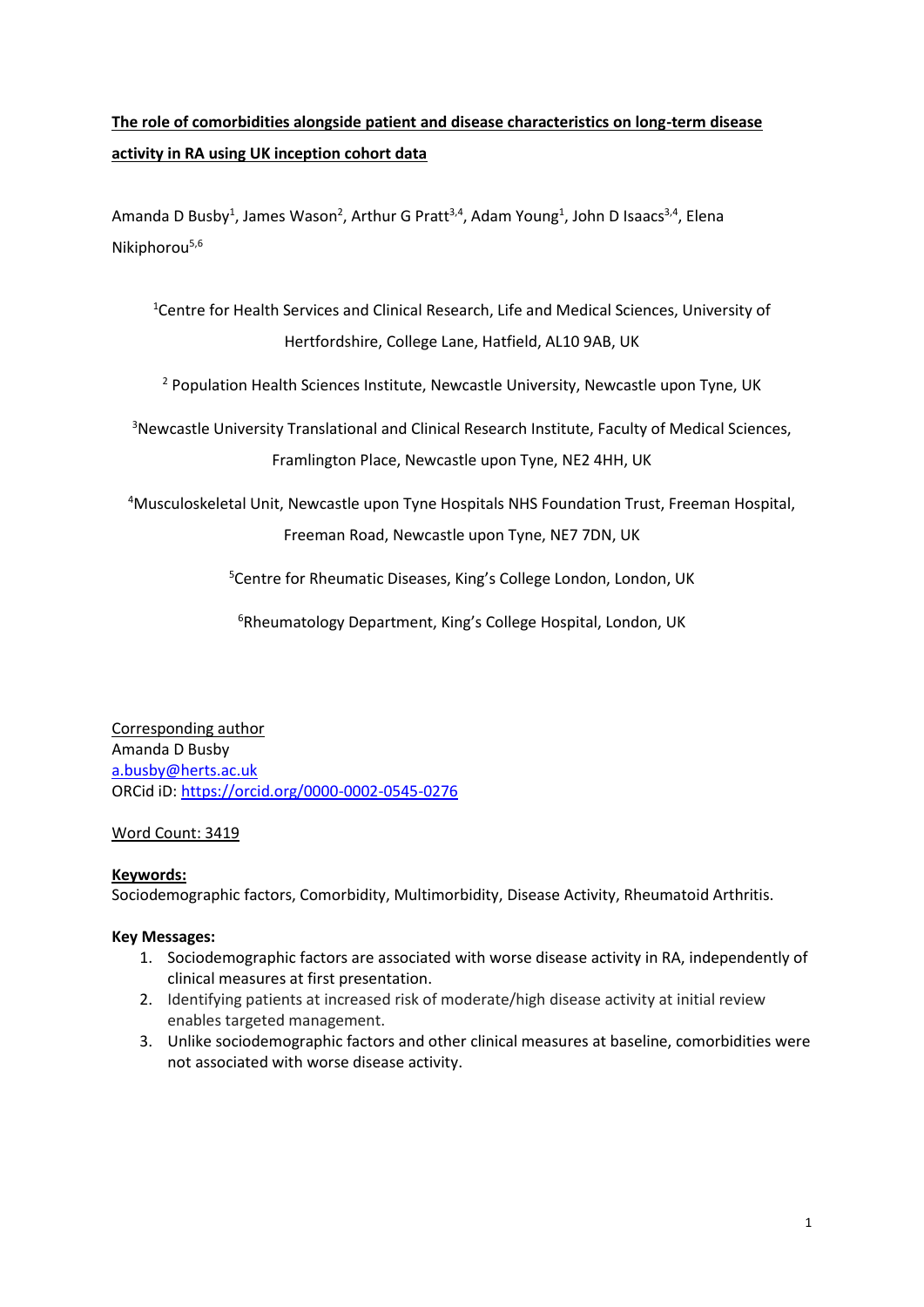## **Abstract**

#### **Objectives**

Control of disease activity in Rheumatoid Arthritis (RA) is a crucial part of its management to prevent long-term joint damage and disability. This study aimed to identify early predictors of poor disease activity at 5 and 10 years, focussing on comorbidities and clinical/sociodemographic factors at first presentation.

#### **Methods**

Patients from two UK-based RA cohorts were classified into two groups; low (<3.2) and moderate/high (≥3.2) Disease Activity Score (DAS28) at five/10 years. Clinical variables (e.g., rheumatoid nodules, erosions), sociodemographic factors (e.g., ethnicity, deprivation) and comorbidities were recorded at baseline and yearly thereafter. The Rheumatic Diseases Comorbidity Index (RDCI) quantified patient comorbidity burden. Binary logistic regression models (outcome low versus moderate/high DAS28) were fitted using multiple imputation.

#### **Results**

2,701 patients living with RA were recruited (mean age 56.1 years, 66.9% female); five-year data were available for 1,718 (63.4%) patients and 10-year for 820 (30.4%). Baseline RDCI was not associated with DAS28 at five (OR 1.05, 95% CI 0.91 to 1.22) or 10 years (OR 0.99, 95% CI 0.75 to 1.31) in multivariable analyses. Sociodemographic factors (female gender, worse deprivation) and poorer baseline HAQ-DI were associated with DAS28≥3.2 at both timepoints. Being seropositive was associated with five-year DAS28≥3.2.

#### Conclusion

This study demonstrates an association between sociodemographic and clinical factors and longterm RA disease activity, in models adjusting for comorbidity burden. The findings call for more holistic and targeted patient management in patients with RA and provide insights for more individualised management plans even on first presentation to rheumatology.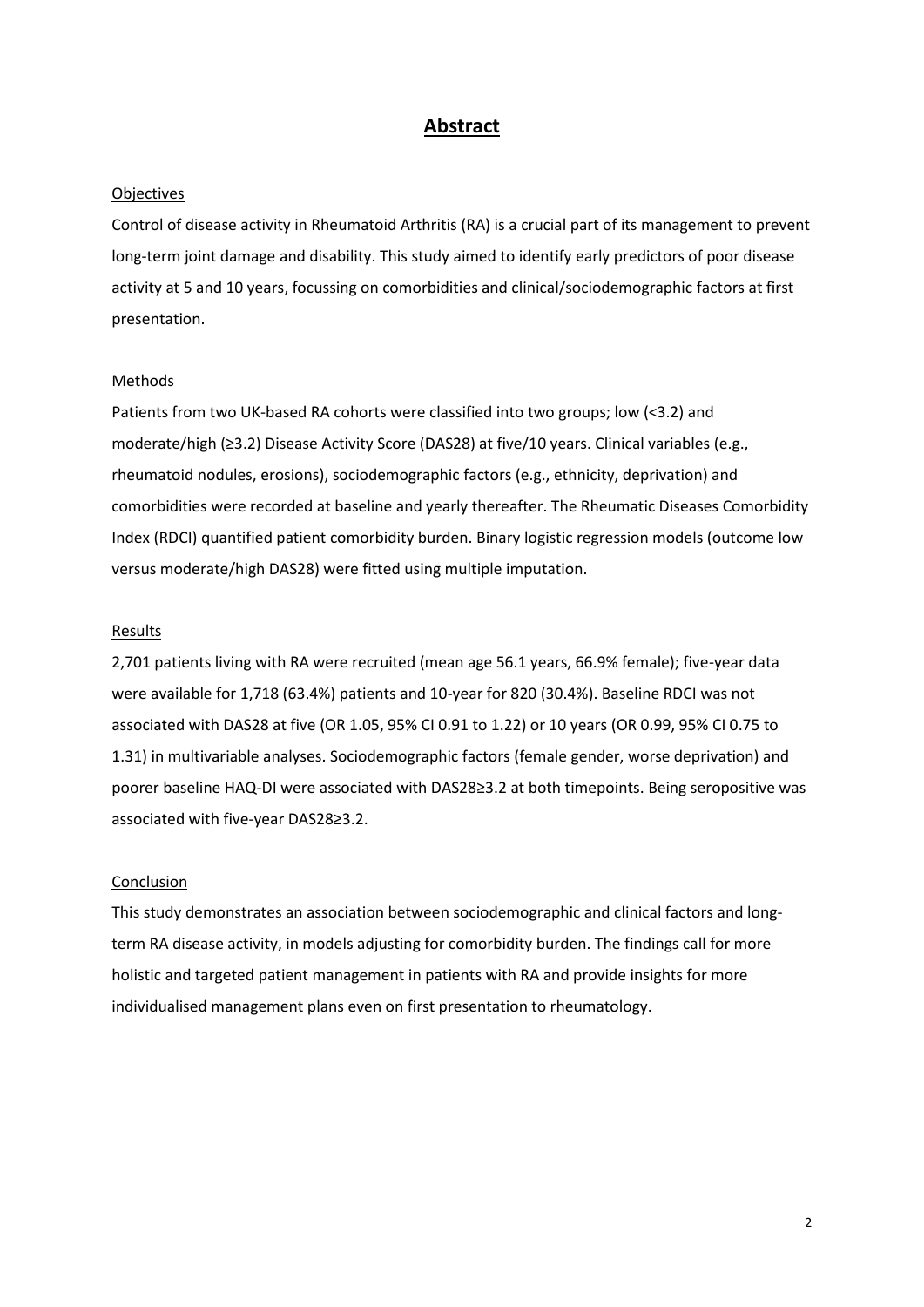#### **Introduction**

Managing disease activity is a vital aspect of care for patients living with rheumatoid arthritis (RA). Active disease, measured using patient-reported outcomes (PROs), clinical assessment or a combination of the two by use of a composite score(1), can lead to long-term joint damage(2), causing permanent discomfort and/or disability resulting in orthopaedic surgery(3). Because of this, the European Alliance of Associations for Rheumatology (EULAR)(4) guidelines recommend focus on disease activity for measuring RA patients' health outcomes. In particular, one of EULAR's four overarching principles targets clinical remission, defined as the absence of significant inflammatory disease activity, or low disease activity as an acceptable alternative(5).

In EULAR's most recent guidelines (updated in 2014), attention was drawn to the role of comorbidities in RA disease management noting that they had "potential to preclude treatment intensification"(5). Aside from this, recent work by the EULAR Task Force on difficult-to-treat RA recognises that comorbidities can influence the assessment of inflammatory activity in patients with RA(6). In fact, two points to consider are highlighted through this work and are worth addressing here. The first calls for caution when using composite indices and clinical evaluation in the presence of comorbidities, in particular obesity and fibromyalgia, since these may directly heighten inflammatory activity and/or overestimate disease activity respectively(7–10). It should be noted that comorbidities (such as infections and malignancies) can also contribute to the difficult-to-treat state in RA(11,12), through misclassification of inflammatory RA activity(13). Another point of consideration highlights that comorbidities that impact quality of life, either independently or by limiting RA treatment options, should be carefully considered and managed.

Most of the evidence to date is in RA more generally, suggesting a role of comorbidities on physical disability(14), although it remains unclear what effect they have on actual disease activity. As for difficult-to-treat disease, obesity is once again implicated in higher disease activity(15,16), but the role of other comorbidities on disease activity *per se* is generally less well known. These observations, together with a knowledge that comorbidities are more prevalent in RA patients than the general population(17), and prominent even on first disease presentation(18,19), have formed the rationale for this work.

The aim of this study was to identify early predictors of poor disease activity in RA at five and 10 years, focussing on comorbidities and exploring associations with other clinical and sociodemographic factors.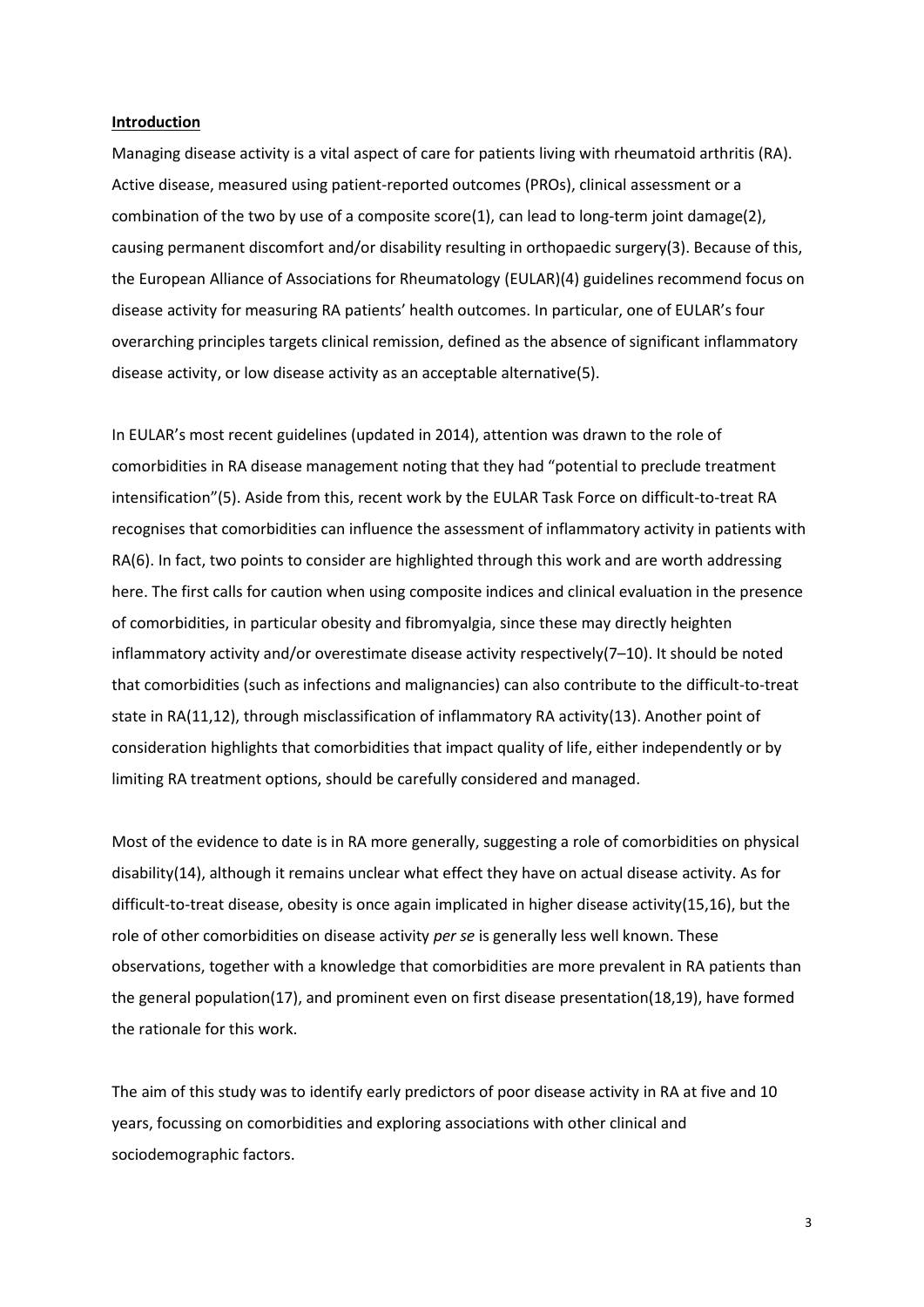#### **Methods**

#### **Study Population**

Data collected as part of two consecutive prospective cohorts were used in this analysis; the Early Rheumatoid Arthritis Study (ERAS, 1986-2001) and Early Rheumatoid Arthritis Network (ERAN, 2002- 2012). These cohorts were designed to be similar so can be analysed together and have previously been described in detail(20). Recruitment for ERAS took place across nine hospitals in England and for ERAN through 23 centres in England, Wales and the Republic of Ireland. ERAS patients gave informed consent as required at time of enrolment (prior to Good Clinical Practice (GCP) implementation), approved by the East Hertfordshire Local Research Ethics Committee. ERAN patients gave informed, written consent, approved by the Trent Research Ethics Committee. Patients were followed up 3-6 months after baseline visit, yearly thereafter. Dates and causes of deaths for patients were obtained from NHS Digital.

#### **Baseline Measures**

#### Comorbidities

The primary focus of this study was whether baseline comorbidity, measured using the Rheumatic Disease Comorbidity Index (RDCI)(21) predicted future disease activity. The RDCI, used as a continuous variable, was developed as a rheumatic-specific measure of comorbidity, a predictor both of death and of functional outcomes. RDCI scores range from 0 to 9, with higher scores indicating a larger comorbidity burden. Eight disease categories are included, consisting of 11 illness types: lung disease, heart attack/other cardiovascular/stroke, fracture, depression, cancer, ulcer/stomach disease, hypertension, diabetes. The category definitions use the International Classification of Diseases, Ninth Revision, Clinical Modification (ICD-9-CM) codes. The overall RDCI score or individual disease category were included in all analyses *a priori*.

### Sociodemographic and Clinical Variables

Secondary variables included standard demographic data (age at onset (to the nearest year), gender, ethnicity) were collected at baseline. Patient postcodes, recorded at baseline, were used to derive the Index of Multiple Deprivation (IMD)(22). Quintiles were calculated for each IMD measure and patients assigned a group from 1 (most deprived) to 5 (least deprived), such that comparisons could be made across all nations. Clinical data (body mass index (BMI), presence of erosions, presence of rheumatoid nodules, haemoglobin levels, presence of rheumatoid factor, presence of anti-cyclic citrullinated peptide autoantibodies (anti-CCP) and erythrocyte sedimentation rate (ESR)) were collected at baseline and then at each subsequent appointment. Patients were asked to complete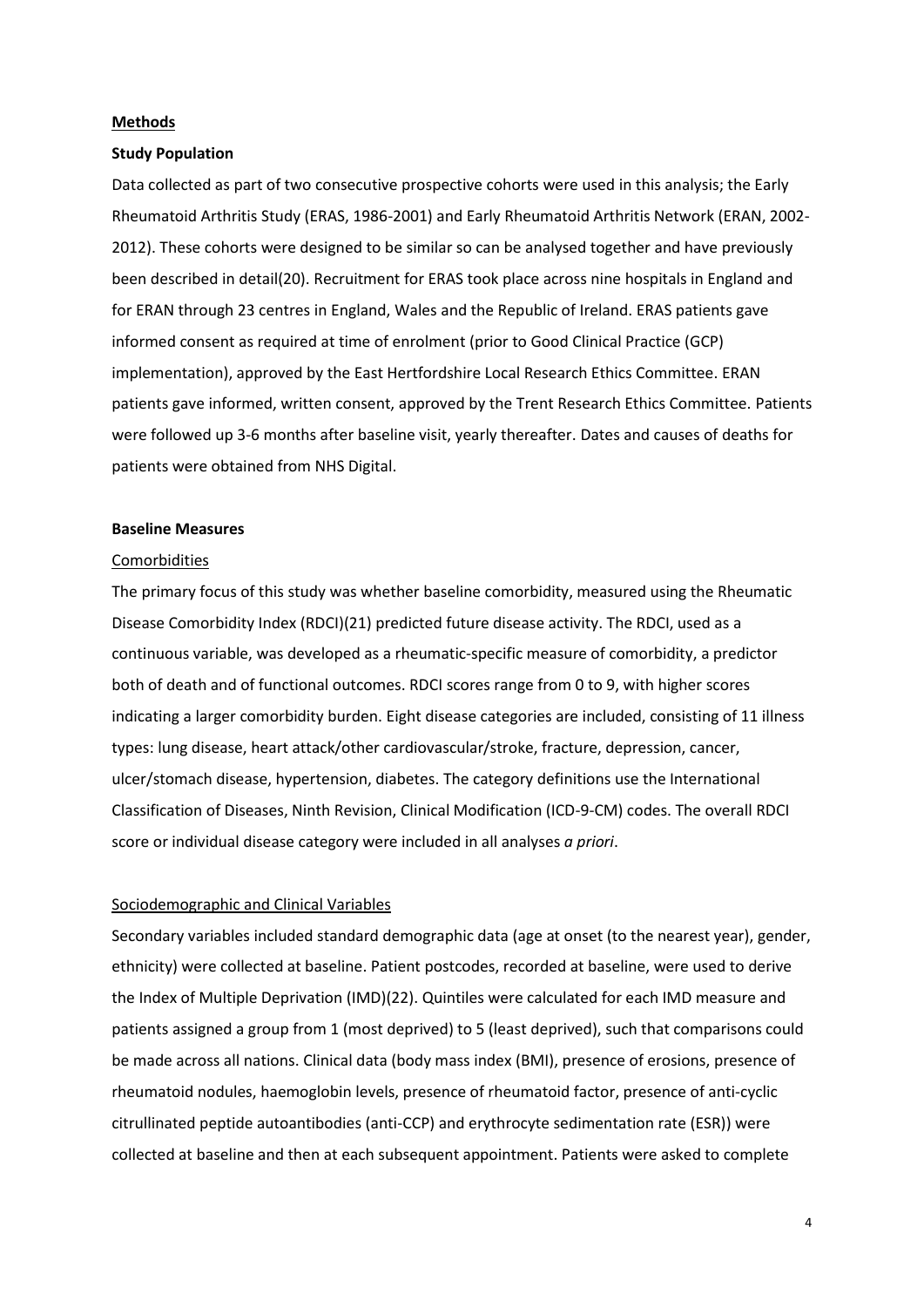the health assessment questionnaire disability index (HAQ-DI) at each visit to ascertain their own views of functional disability. Time between onset of RA symptoms to first rheumatology appointment was recorded, measured in months. Time from onset to the commencement of disease modifying anti-rheumatic drugs (DMARD) for those prescribed was also recorded, again in months.

Some variables were reclassified to aid interpretation, for example smoking status (ever/never), serostatus (positive/negative, where positive included rheumatoid factor and/or anti-CCP), ethnicity (white/minority ethnic groups).

#### **Outcomes**

#### Five-Year and 10-Year Disease Activity

During data collection for ERAS, disease activity was measured using the Disease Activity Score (DAS)(23). As per standard practice at the time, this comprised four components, a combination of patient (subjective) and clinician (objective) measures. These were: the Ritchie articular index (grading tenderness of 52 joints from 0-3), a general health assessment on a visual analogue scale (from 0, good health to 100, poor health), the 44 swollen joint count and ESR. These were combined to give DAS values which were rounded to scores ranging from 1 (low disease activity) to 9 (high disease activity).

The DAS28 was subsequently developed(24) and was used to measure disease activity in ERAN patients, with simplified joint scores including 28 joints rather than 44/52. Alternative formulas enabled DAS28 to be calculated if no measure of general health was available or if C-reactive protein (CRP) was recorded in place of ESR. DAS28 scores range from 2 to 10, so are not directly interchangeable with DAS scores. ERAS DAS scores were therefore transformed using a tested formula(25) such that they could be compared directly to ERAN DAS28 values, as used in other studies. This formula, which uses all separate components of the DAS, estimates the scores with a higher level of precision than the transformation formula used previously, which tended to overestimate the true DAS28 score, particularly at the higher end of the scale.

DAS28 scores were dichotomised into remission/low (<3.2) or moderate/high disease activity (≥3.2) (26), a well-defined and clinically relevant cut-point. The primary outcome for this study was fiveyear DAS28≥3.2, with DAS28 at 10 years studied as secondary analysis.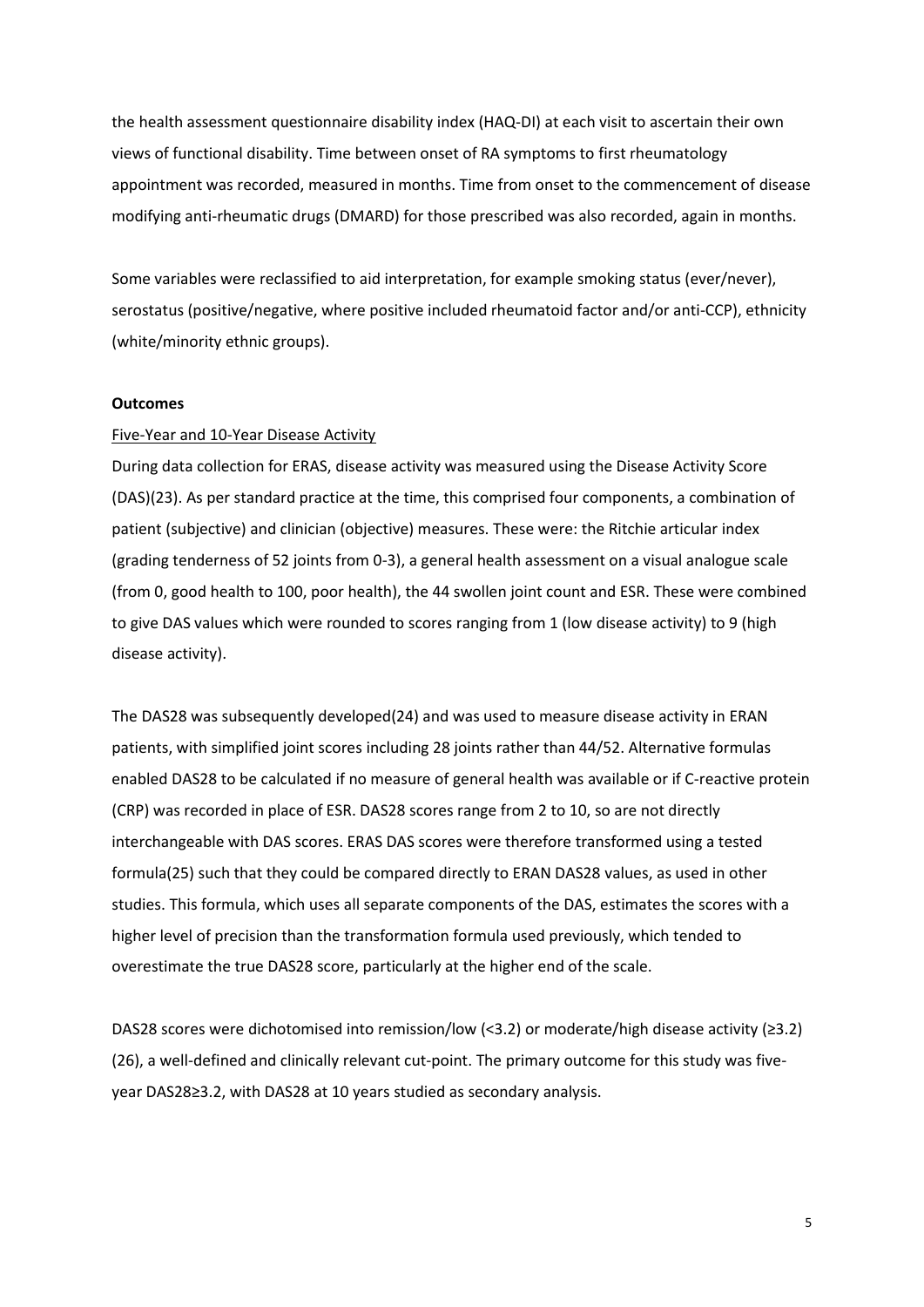#### **Statistical Analysis**

The statistical analysis was prespecified (Supplementary Data S1), although some variables were deemed unsuitable for use due to high levels of missingness (social class, marital status, education level). All analyses were performed using Stata/IC 15.1.

Descriptive statistics were calculated to compare patients with DAS28<3.2 against those with DAS28≥3.2 values at five and 10 years. For continuous variables, medians and interquartile ranges (IQR) were used and for binary/ordinal, frequencies and proportions. Odds ratios were obtained using binary logistic regression models, separately for five and 10 years, to compare the groups for each covariate under consideration. Five-year outcomes were not used in 10-year models, since only baseline factors were of interest. Variables with a likelihood ratio test p-value <0.2 were tested in multivariable analysis.

Models for five-year and 10-year DAS28 were built using forward selection based on clinical relevance and statistical robustness to obtain odds ratios (ORs) and 95% confidence intervals (CIs). Age at onset, gender and RDCI were included a priori. Variables were added in order of the smallest likelihood ratio test p-values (up to p<0.05) and retained in subsequent steps even if their p-values were increased.

Two interaction terms were deemed necessary for exploration a priori; smoking status with education level and smoking with presence of erosions. After obtaining final models, inclusion of interaction terms was tested in exploratory analyses. All possible interactions were considered, using each covariate in turn. This was done by using the selected covariate in interaction with every other covariate already in the model. Those terms with Wald test values of p<0.15 were added to the original model and assessed for inclusion with likelihood ratio tests. Stratified models were fitted to the data if appropriate, using complete cases.

Once model building was complete, multicollinearity between covariates was assessed, excluding variables with centred variance inflation factors >10. After models were determined using complete cases, multiple imputation by chained equations, performed with 20 imputations, was used. Any missing baseline variables selected in the complete case model, as well as missing DAS28 outcomes, were imputed. Baseline and five-year values of clinical covariates (measured annually) were included in the imputation model for the five-year DAS28 model, including RDCI, similarly baseline and 10 year values in the 10-year DAS28 model, if available. Patients who had died before year five/10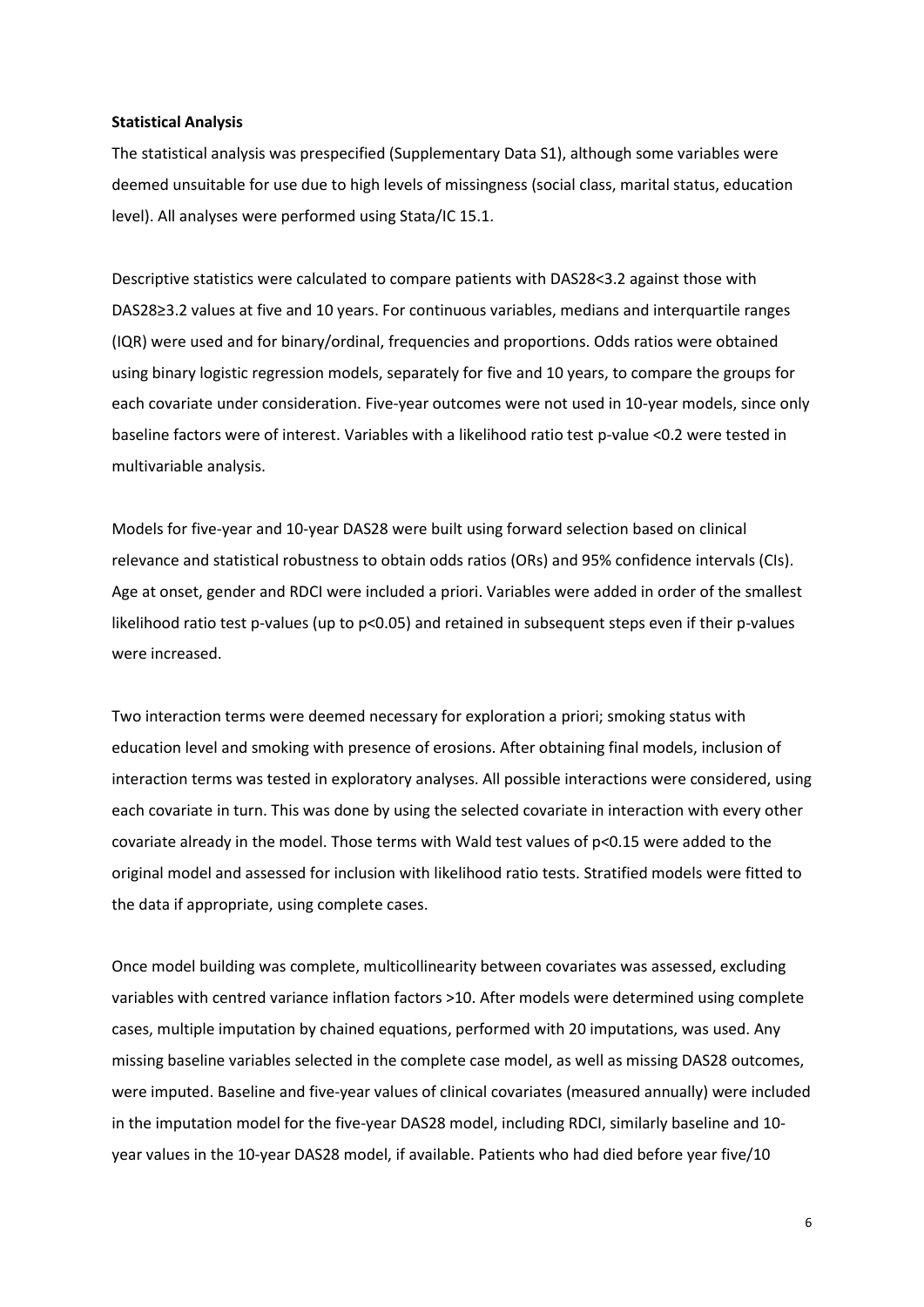respectively were not included in imputation models (so results should be interpreted as conditional on remaining alive). Continuous variables were imputed using linear regression, binary with logistic regression and ordinal using predictive mean matching.

Sensitivity analyses were performed to determine if any differences were seen depending on the method used to calculate DAS28 scores, described in more detail in Supplementary Data S3.1. A further sensitivity analysis involved fitting a model using all candidate predictors with imputed data is described in Supplementary Data S3.2; this was to mitigate against potential downward bias resulting from the forward selection process. Additionally, any component part of baseline RDCI found to be associated with DAS28 at either timepoint in univariable analysis (p<0.2) was used in place of baseline RDCI in final models to ascertain any relationship with the outcome. Details of this process are described in Supplementary Data S3.3.

#### **Results**

#### **Cohort demographics**

There were 2,701 patients recruited, mean age 56.1 years, 66.9% female, with median time of 6 months from disease onset to first outpatient appointment. By year five, 1,718 (63.4%) patients remained enrolled, 185 (6.8%) were known to have died and a further 798 (29.5%) no longer in follow-up. At year 10, 820 (30.4%) were enrolled, 454 (16.8%) had died and 1,427 (52.8%) were not in follow-up. Completeness and availability of patient data are illustrated in the flowchart at Supplementary Data S4. Comparisons between those still enrolled and those no longer followed up are shown in Supplementary Tables S1 and S2. Those still enrolled at five years were younger at disease onset than those no longer followed up (median 55.5 years, IQR 45 to 65 compared to 62, IQR 50 to 70).

#### **Outcome: Five-Year DAS28**

DAS28 scores were available for 1,354 patients at five years; 808 (59.7%) of patients had values ≥3.2. As shown in Table 1, a higher proportion of patients with DAS28≥3.2 were female (71.9% compared to 60.1%) and slightly fewer of white ethnicity (96.3% vs 98.7%). More patients with DAS28≥3.2 were in the worst deprivation quintile at baseline (14.7% vs 8.4%) and fewer in the least deprived quintile (25.4% vs 30.3%). Of those with DAS28≥3.2, 73.3% had no baseline comorbidities compared to 75.6% with DAS28<3.2. Baseline HAQ-DI was higher amongst the DAS28≥3.2 group (median 1.13, IQR 0.63 to 1.75 compared to median 0.88, IQR 0.38 to 1.38).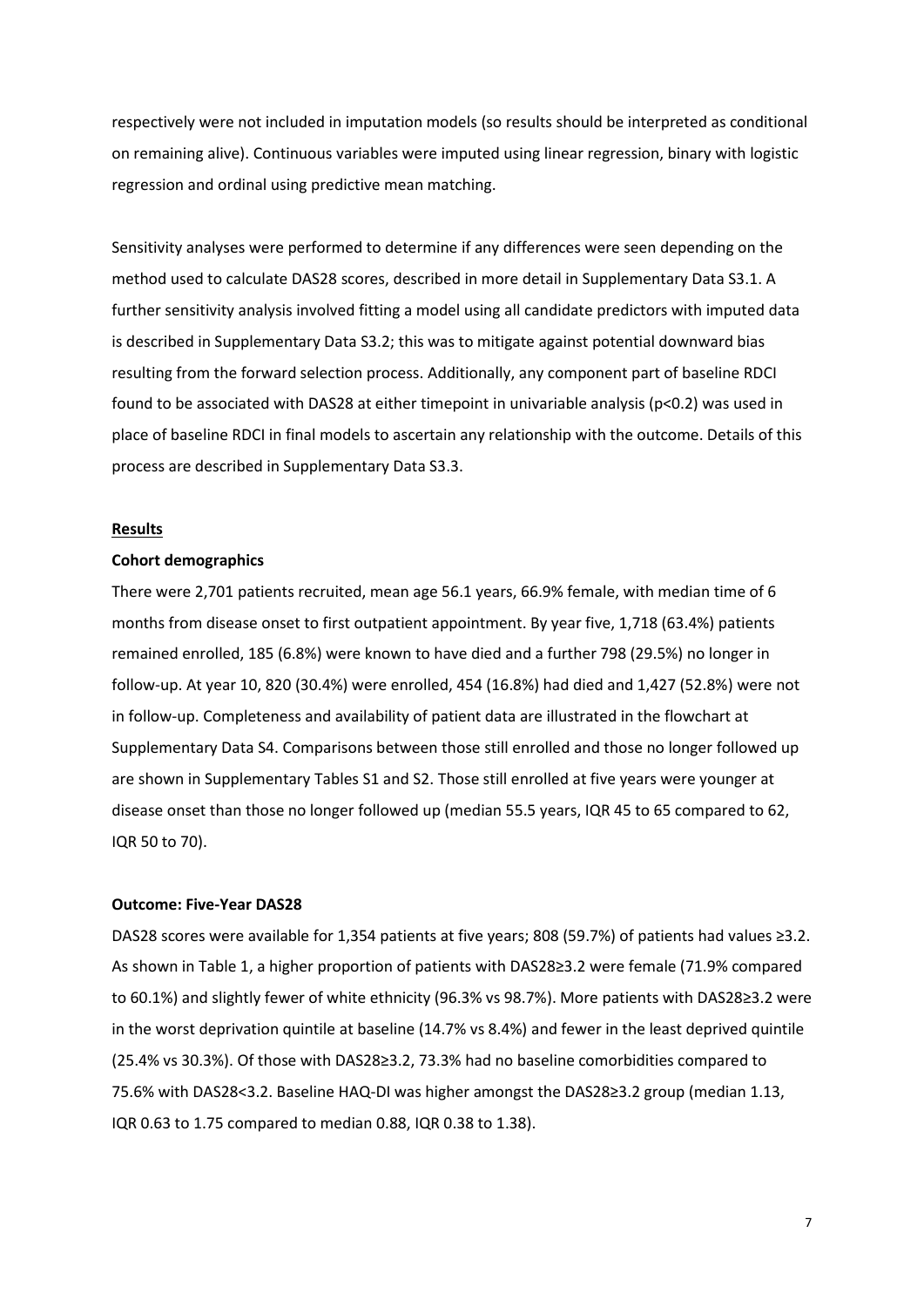Univariable analyses are shown in Supplementary Table S3. No association was seen between RDCI, or any components, and five-year DAS28. Age at disease onset, being female or of minority ethnicity were associated with DAS28≥3.2, each with p<0.2. The odds of DAS28≥3.2 increased in the more deprived compared to the least deprived group. Elevated baseline HAQ-DI, DAS28, BMI and ESR, presence of erosions, being seropositive and low haemoglobin, were each associated with DAS28≥3.2 at five years, p<0.2.

#### Multivariable Analyses

Results of multivariable analyses are shown in Table 2. Baseline RDCI was not found to be associated with DAS28 at five years (OR 1.05, 95% CI 0.91 to 1.22). Being female increased odds of DAS28≥3.2 by nearly 50% compared to male (OR 1.47, 95% CI 1.17 to 1.85). Baseline HAQ-DI and being seropositive were each associated with increased odds of DAS28≥3.2 (OR 1.50, 95% CI 1.28 to 1.76, and OR 1.33, 95% CI 1.05 to 1.69 respectively). Each increase in IMD quintile, relating to less deprivation at baseline, was associated with reduced odds of DAS28≥3.2 (OR 0.88, 95% CI 0.81 to 0.95). Although ESR featured in the model, its effect on DAS28≥3.2 odds was minimal (OR 1.01, 95% CI 1.00 to 1.01). No evidence was found to include interaction terms in the model; further details in Supplementary Data S2).

#### **Outcome: 10-Year DAS28**

At 10 years, DAS28 values were available for 651 patients. A higher proportion had DAS28≥3.2 values at 10 years than at five (65.6% compared to 59.7%). More females had 10-year DAS28≥3.2 (74.5% vs 58.5%) and more patients with DAS28≥3.2 had positive serostatus (77.0% vs 69.5%). Differences in DAS28 according to baseline deprivation remained, with DAS28≥3.2 consisting of a higher proportion of the most deprived quintile than DAS<3.2 (17.1% vs 10.0%), and conversely fewer in the least deprived group (29.3% vs 34.1%).

Univariable analyses (Supplementary Table S3) found no association between RDCI and 10-year DAS28 outcome. A statistically significant difference was seen for depression, ulcer/stomach disease and diabetes groups, but with numbers too small to enable further analysis. As at five years, being female, of minority ethnicity and from a deprived area were associated with increased odds of DAS28≥3.2 (p<0.2). Baseline HAQ-DI, DAS28, BMI, presence of erosions, haemoglobin, being seropositive and ESR were also associated with DAS28≥3.2 (p<0.2).

#### Multivariable Analyses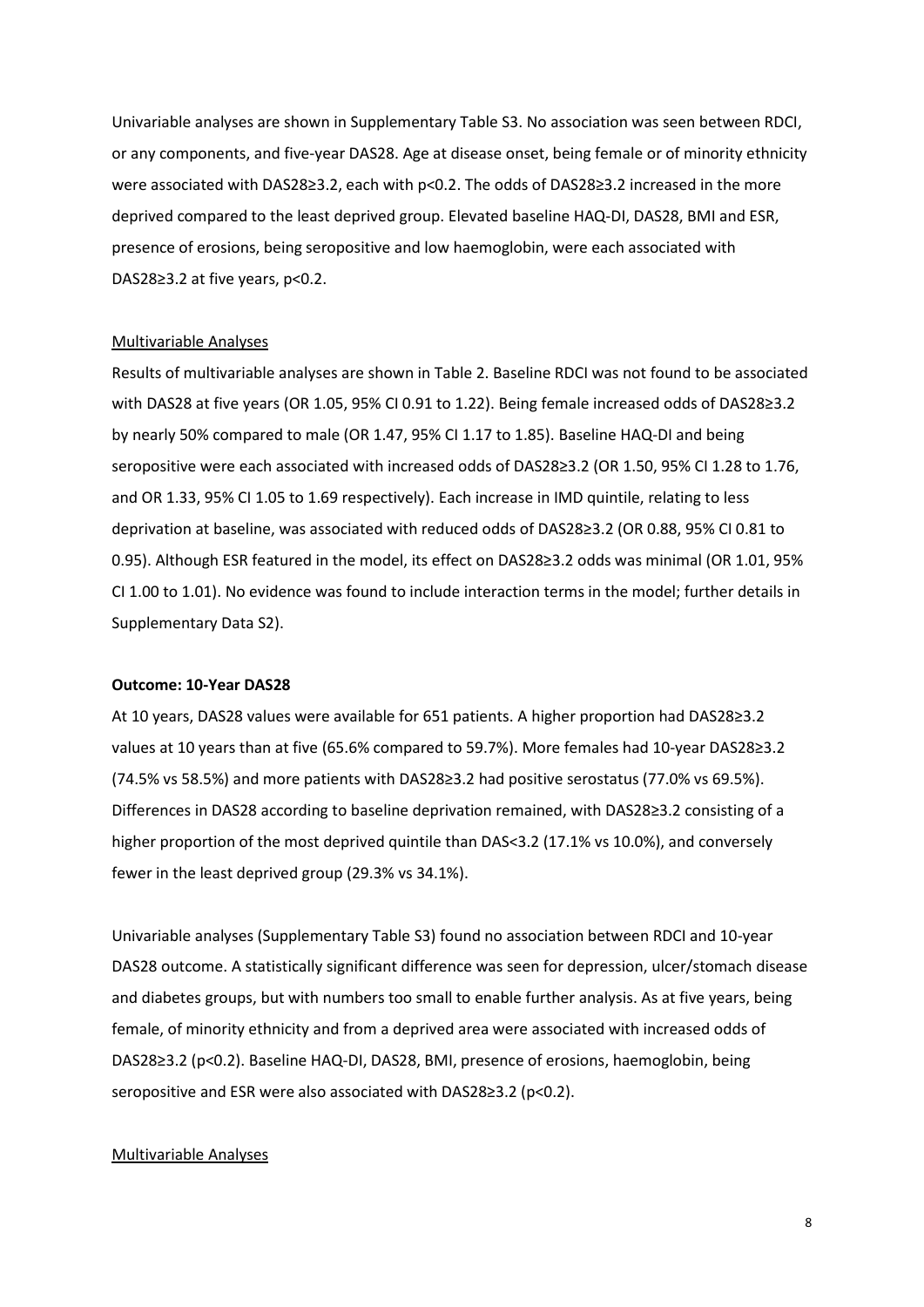In multivariable analyses (table 2), no association was seen between baseline RDCI and 10-year DAS28≥3.2 (OR 0.99, 95% CI 0.75 to 1.31). Baseline HAQ-DI had a smaller effect than seen at five years (OR 1.34, 95% CI 1.06 to 1.69) but remained associated. Conversely, being female saw a larger effect on DAS28≥3.2 odds at 10 years (OR 1.81, 95% CI 1.22 to 2.68). Again, baseline IMD was associated, with each increase in quintile (less deprived) associated with lower odds of DAS28≥3.2 (OR 0.82, 95% CI 0.72 to 0.93). Although seropositive status was associated in complete case analysis, the association was reduced in the imputed model (OR 1.49, 95% CI 0.96 to 2.32). Presence of erosions at baseline was associated with 10-year DAS28≥3.2, in contrast to five years (OR 1.82, 95% CI 1.16 to 2.85). Again, there was no evidence to include interaction terms in the model (Supplementary Data S2).

## Sensitivity Analyses

There was no evidence to support the exclusion of patients whose DAS28 scores were calculated using CRP instead of ESR (Supplementary Data S3.1 and Supplementary Table S4). Modelling with all candidate predictors had minimal impact on odds ratios for five- or 10-year DAS28 (Supplementary Data S3.2 and Supplementary Table S5). No association was found between any RDCI component and DAS28 at five years, with too few cases to consider separate conditions at 10 years (Supplementary Data S3.3 and Supplementary Table S6). Fitting models with baseline DAS28 in place of ESR resulted in issues with multicollinearity and had little impact on the estimates for other covariates (Supplementary Table S7).

Models fitted separately for each cohort had minimal effect on odds ratios; although the effect of baseline RDCI on five-year DAS28 was slightly greater within the ERAN cohort than ERAS, this remained statistically insignificant (data not shown). As DAS28 data were only available for 1,354 participants at five years and 651 at 10 years, outcome values were imputed for 1,434 (57.0%) and 1,596 (71.0%) of the combined cohorts respectively. Fitting models using only those observed had minimal effect on estimated odds ratios, although presence of erosions at baseline was not found to be significant amongst those with observed 10-year DAS28 scores in contrast to the imputed values (data not shown).

#### **Discussion**

This study found that baseline comorbidity burden, measured with RDCI, was not associated with DAS28 at either five or 10 years. Age at disease onset had no effect on disease activity, but other sociodemographic factors, namely female gender and worse baseline deprivation were each associated with increased odds of DAS28≥3.2 at both five and 10 years, in line with findings from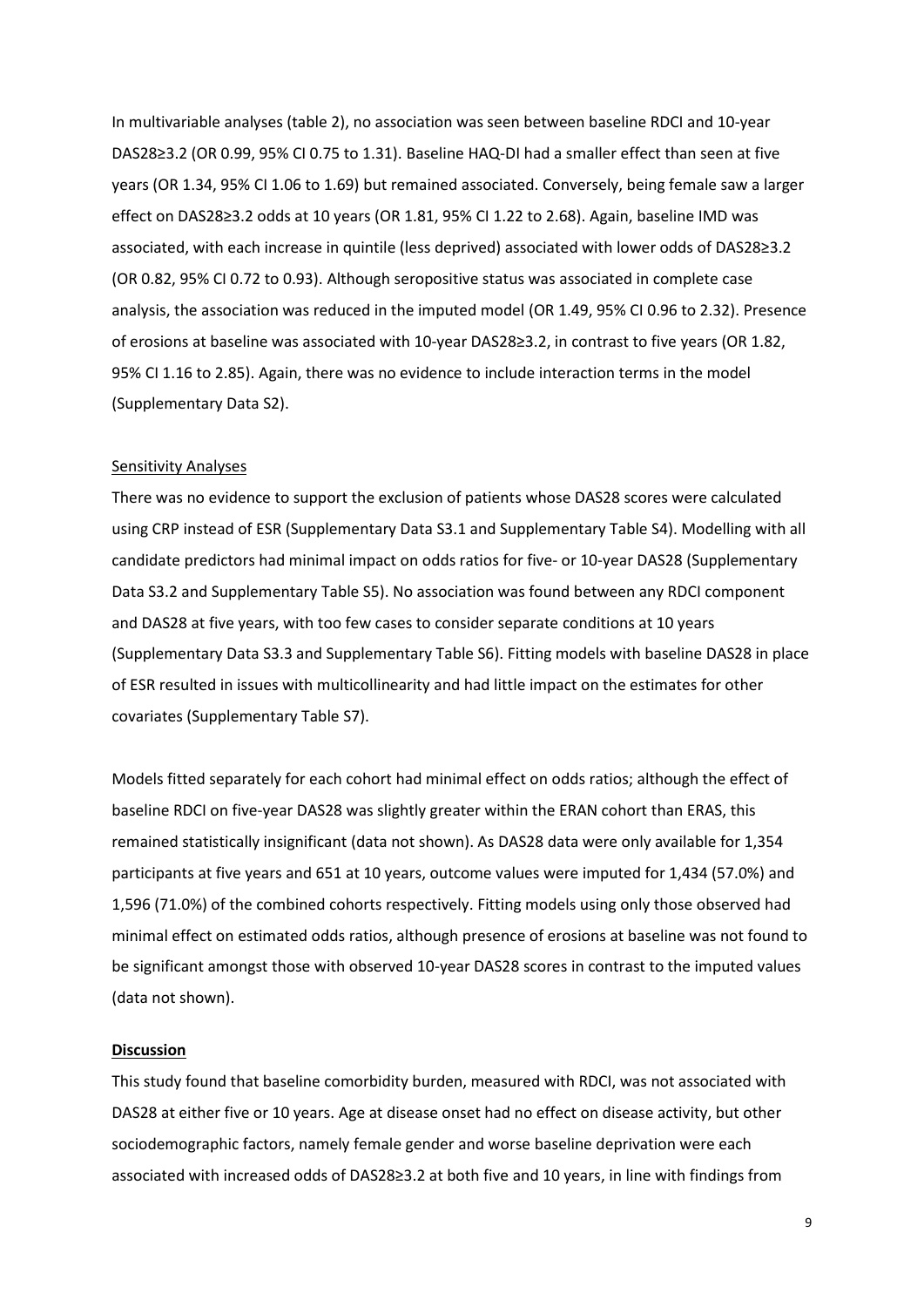other studies(27). Although worse deprivation is known to be associated with poorer HAQ-DI scores, little evidence exists of a relationship with disease activity to date(28). Amongst clinical factors tested, being seropositive was associated with five-year DAS28 and having erosions with 10-year DAS28, as also supported by other literature(29,30). Poorer baseline HAQ-DI was found to associate with DAS28 at both timepoints, again in line with existing evidence(31).

Although it is known that a relationship exists between health in early stages of RA and later disease activity(32), this study has attempted to establish a link between comorbidities present at baseline and worse disease outcomes. RA patients are known to be at increased risk of cardiovascular disease(33), malignancies, infections, gastrointestinal diseases, osteoporosis and depression(34), but with little research undertaken to assess the relationship between comorbidities at onset of RA and subsequent disease activity. Those living in areas of the UK with more deprivation are known to have poorer health outcomes(35) and this study has confirmed that this is also true in the case of people living with RA. This highlights the value of considering the whole picture when seeing a patient in clinic for the first time, including sociodemographic as well as clinical factors.

Previous research from our group showed that baseline comorbidities were not associated with later functional outcomes(36), but that sociodemographic factors (increased age at disease onset, female gender and minority ethnicity) were associated with increased odds of HAQ-DI≥1.5 at both five and 10 years. Additionally, worse deprivation at baseline was associated with 10-year HAQ-DI≥1.5. Insights from these works will be used to inform risk-stratification of patients and specific pathways to enhance the care of patients with RA. Sociodemographic factors at baseline are informative and bring another important dimension that deserves attention, since they are unlikely to vary in subsequent years, at least not as much as clinical measures. The role in risk stratification early on, is therefore crucial.

This study is unique in several ways. Firstly, in the use of two large early RA cohorts, long in follow up, rich in clinical, comorbidity, sociodemographic data and designed such that they could be analysed collectively. Secondly, in studying both biological and non-biological factors, recognising the impact that comorbidities have on T2T goals. Finally, in investigating sociodemographic factors, particularly deprivation, adding a further dimension and allowing the study of associations with other clinical parameters and the influence on patient outcomes. However, there are also some limitations, including the age of these cohorts, during which time treatment may not have reflected modern approaches, limiting the generalisability of these findings. DAS28 values were available for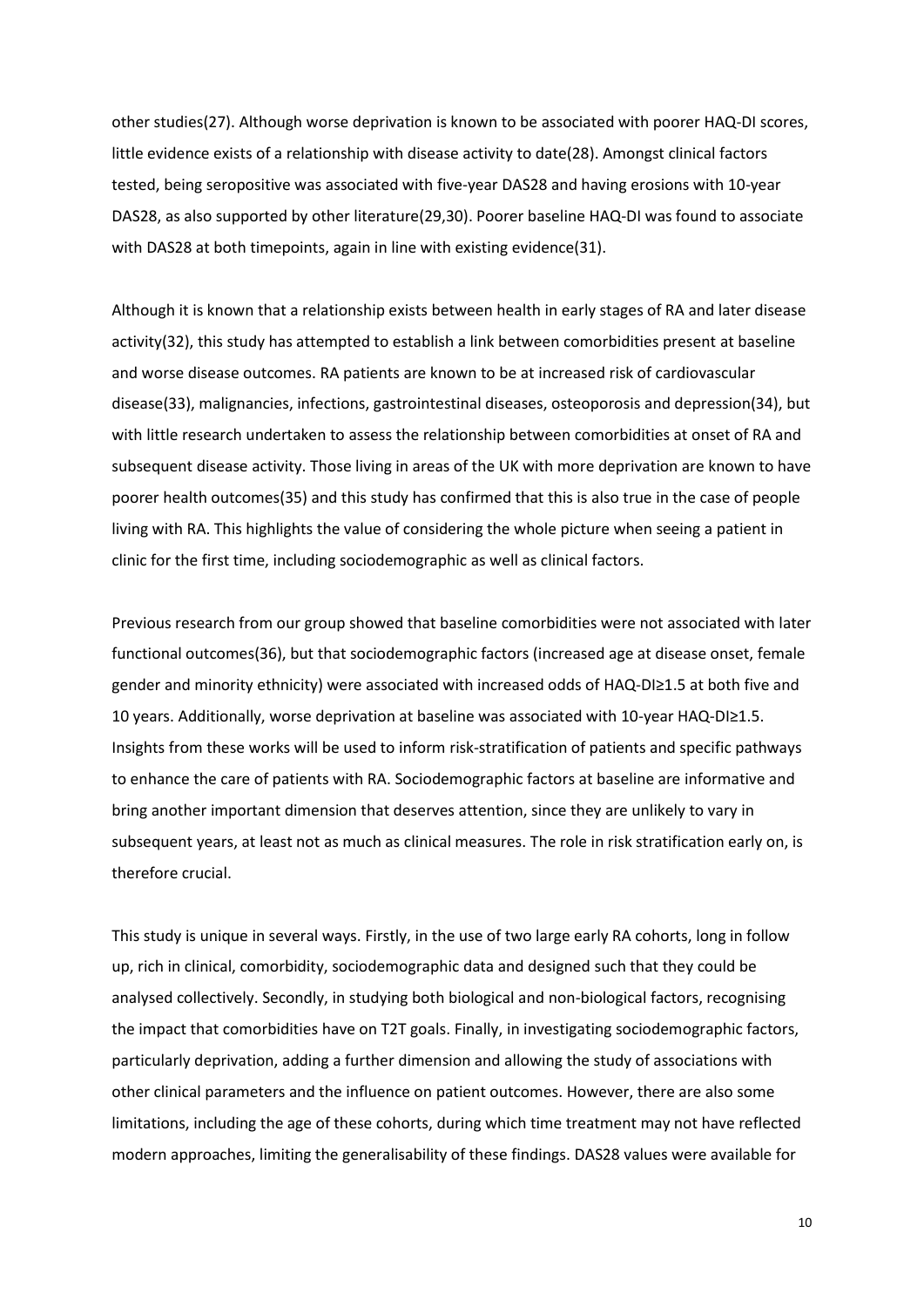just 1,354 participants at five years and 651 at 10 years, with multiple imputation applied to address this. It was assumed that patients without follow up data were missing at random, but it is possible that they could have had higher disease activity than those remaining in the study. Although similar results were seen amongst those with measured outcome values, consideration should be given of the high proportion of imputed values when interpreting these results. Few patients who identified as belonging to a minority ethnicity group participated, such that responses could not be meaningfully analysed to represent different communities. Links between ethnicity and deprivation within the UK are well-documented(37) but could not be further explored in this dataset. A further limitation is the number of hypotheses tested and lack of multiple testing correction. It is possible that some significant results are false positives, and results should be interpreted as exploratory rather than confirmatory. Overall, despite the use of historical RA inception cohorts, insights from this study are relevant even in modern rheumatology practice particularly with the added dimension of the potential role of social factors in risk-stratification and in informing a more holistic management of patients with RA, at first presentation to rheumatology.

In conclusion, this study found no association between baseline comorbidities and DAS28 outcome at five or 10 years in RA patients. However, some sociodemographic and clinical factors recorded at baseline play a role in disease activity in later years, in models adjusted for comorbidity burden. These findings build upon those relating to functional outcome and will accelerate the identification at initial rheumatology appointment of RA patients at increased risk of worse outcomes. Our findings support that tailored intervention can be implemented in a timely manner, in line with national and international recommendations, potentially limiting permanent joint damage and disability and improving quality of life for individuals.

#### **Funding**

This work was supported by the British Medical Association (BMA) as part of the Doris Hillier award received by EN.

#### **Conflicts of Interest**

The authors declare no conflicts of interest related to this work.

### **Ethics Approval**

Obtained from East Hertfordshire local research ethics committee (ERAS) and the Trent research ethics committee (ERAN).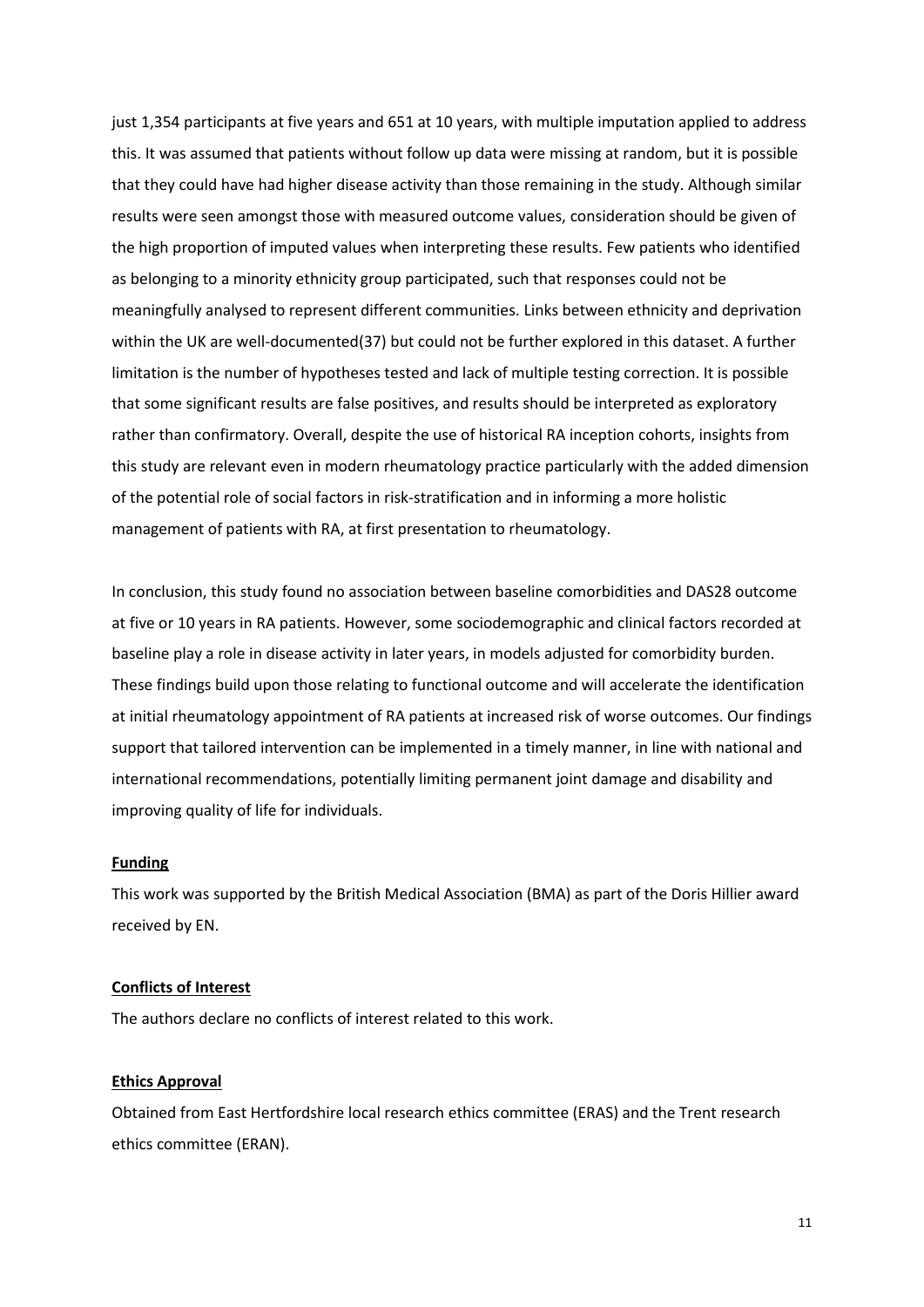# **Data Availability**

The data underlying this article will be shared on reasonable request to the corresponding author.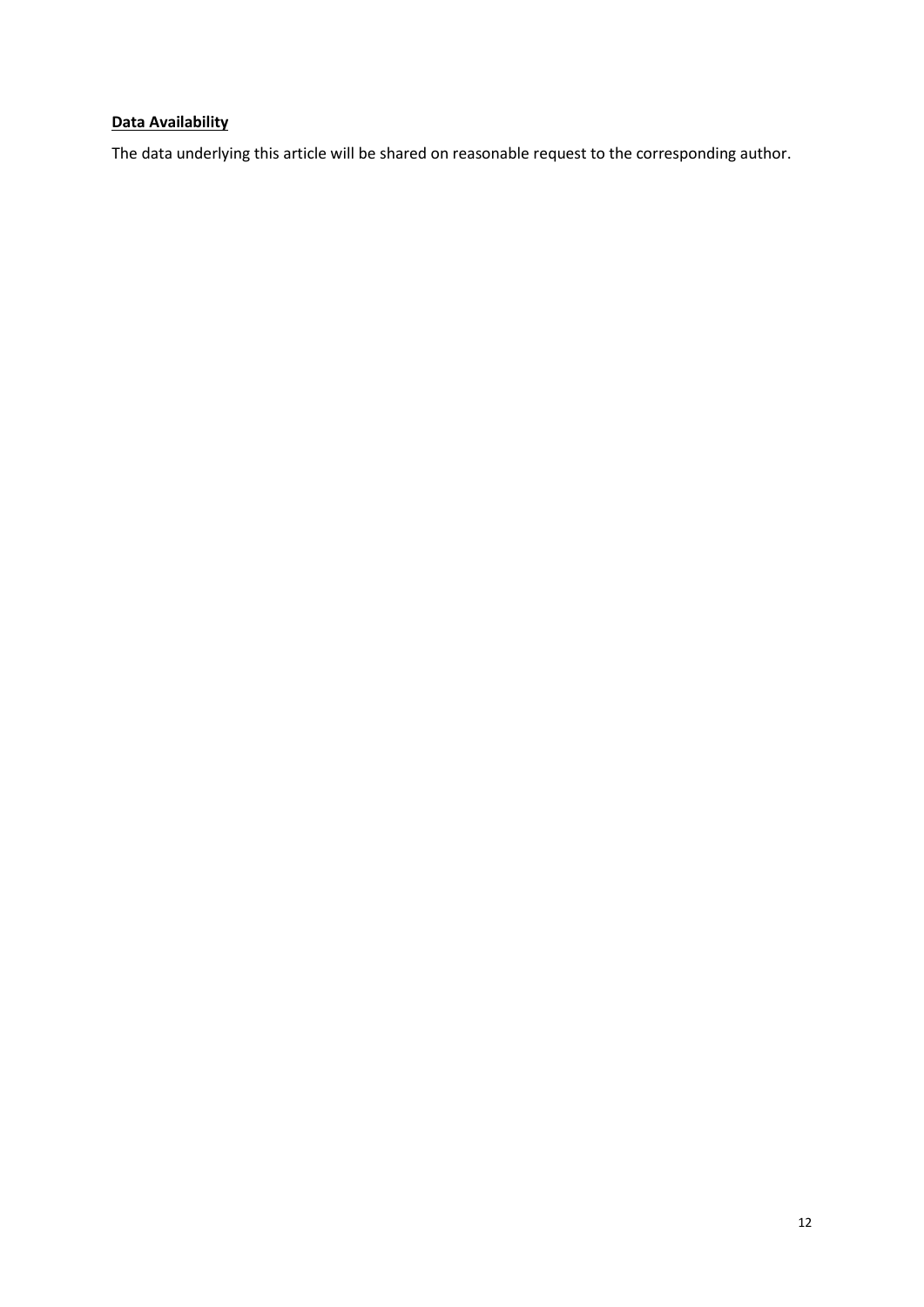## References

- 1. Anderson J, Caplan L, Yazdany J, Robbins ML, Neogi T, Michaud K, et al. Rheumatoid arthritis disease activity measures: American College of Rheumatology recommendations for use in clinical practice. Arthritis Care & Research. 2012 May;64(5):640–7. Available from: http://doi.wiley.com/10.1002/acr.21649
- 2. Klarenbeek NB, Koevoets R, van der Heijde DMFM, Gerards AH, ten Wolde S, Kerstens PJSM, et al. Association with joint damage and physical functioning of nine composite indices and the 2011 ACR/EULAR remission criteria in rheumatoid arthritis. Annals of the Rheumatic Diseases. 2011 Oct;70(10):1815–21. Available from: https://ard.bmj.com/lookup/doi/10.1136/ard.2010.149260
- 3. Nikiphorou E, Norton S, Young A, Carpenter L, Dixey J, Walsh DA, et al. Association between rheumatoid arthritis disease activity, progression of functional limitation and long-term risk of orthopaedic surgery: combined analysis of two prospective cohorts supports EULAR treat to target DAS thresholds. Annals of the Rheumatic Diseases. 2016 Dec;75(12):2080–6. Available from: https://ard.bmj.com/lookup/doi/10.1136/annrheumdis-2015-208669
- 4. European Alliance of Associations for Rheumatology (EULAR) [Internet]. Available from: https://www.eular.org/eular\_about.cfm
- 5. Smolen JS, Breedveld FC, Burmester GR, Bykerk V, Dougados M, Emery P, et al. Treating rheumatoid arthritis to target: 2014 update of the recommendations of an international task force. Annals of the Rheumatic Diseases. 2016 Jan;75(1):3–15. Available from: https://ard.bmj.com/lookup/doi/10.1136/annrheumdis-2015-207524
- 6. Nagy G, Roodenrijs NMT, Welsing PMJ, Kedves M, Hamar A, van der Goes MC, et al. EULAR points to consider for the management of difficult-to-treat rheumatoid arthritis. Annals of the Rheumatic Diseases. 2021 Aug 18;annrheumdis-2021-220973. Available from: https://ard.bmj.com/lookup/doi/10.1136/annrheumdis-2021-220973
- 7. Bauer EM, Ben-Artzi A, Duffy EL, Elashoff DA, Vangala SS, Fitzgerald J, et al. Joint-specific assessment of swelling and power Doppler in obese rheumatoid arthritis patients. BMC Musculoskeletal Disorders. 2017 Dec 4;18(1):99. Available from: https://bmcmusculoskeletdisord.biomedcentral.com/articles/10.1186/s12891-017-1406-7
- 8. Sosa J, Perez SK, Santa Cruz MJ, Medina MA, Papasidero SB, Klajn D, et al. M-DAS28, M-SDAI and M-CDAI Performance in a Cohort of RA Patients with and without Concomitant Fibromyalgia. In Arthritis Rheumatology; 2017. Available from: https://acrabstracts.org/abstract/m-das28-m-sdai-and-m-cdai-performance-in-a-cohort-ofra-patients-with-and-without-concomitant-fibromyalgia/
- 9. Ranganath VK, Duffy EL, Garg VK, Woodworth T, Taylor M, Paulus HE, et al. Obesity Impacts Swelling of Ankle and Foot Joints in Early Rheumatoid Arthritis Patients. JCR: Journal of Clinical Rheumatology. 2019 Apr;25(3):e8–11. Available from: http://journals.lww.com/00124743-201904000-00006
- 10. Goossens J, Coustet B, Palazzo E, Dieudé P, Ottaviani S. Overweight and obesity affect clinical assessment of synovitis in rheumatoid arthritis: comparison of ultrasonography and clinical exam. Clinical and experimental rheumatology. 37(1):49–54. Available from: http://www.ncbi.nlm.nih.gov/pubmed/29998844
- 11. Roodenrijs NMT, van der Goes MC, Welsing PMJ, Tekstra J, Lafeber FPJG, Jacobs JWG, et al. Difficult-to-treat rheumatoid arthritis: contributing factors and burden of disease. Rheumatology. 2021 Aug 2;60(8):3778–88. Available from: https://academic.oup.com/rheumatology/article/60/8/3778/6040764
- 12. de Hair MJH, Jacobs JWG, Schoneveld JLM, van Laar JM. Difficult-to-treat rheumatoid arthritis: an area of unmet clinical need. Rheumatology. 2017;57(7):1135–44. Available from: https://academic.oup.com/rheumatology/article/57/7/1135/4344761
- 13. Roodenrijs NMT, Kedves M, Hamar A, Nagy G, van Laar JM, van der Heijde D, et al. Diagnostic issues in difficult-to-treat rheumatoid arthritis: a systematic literature review informing the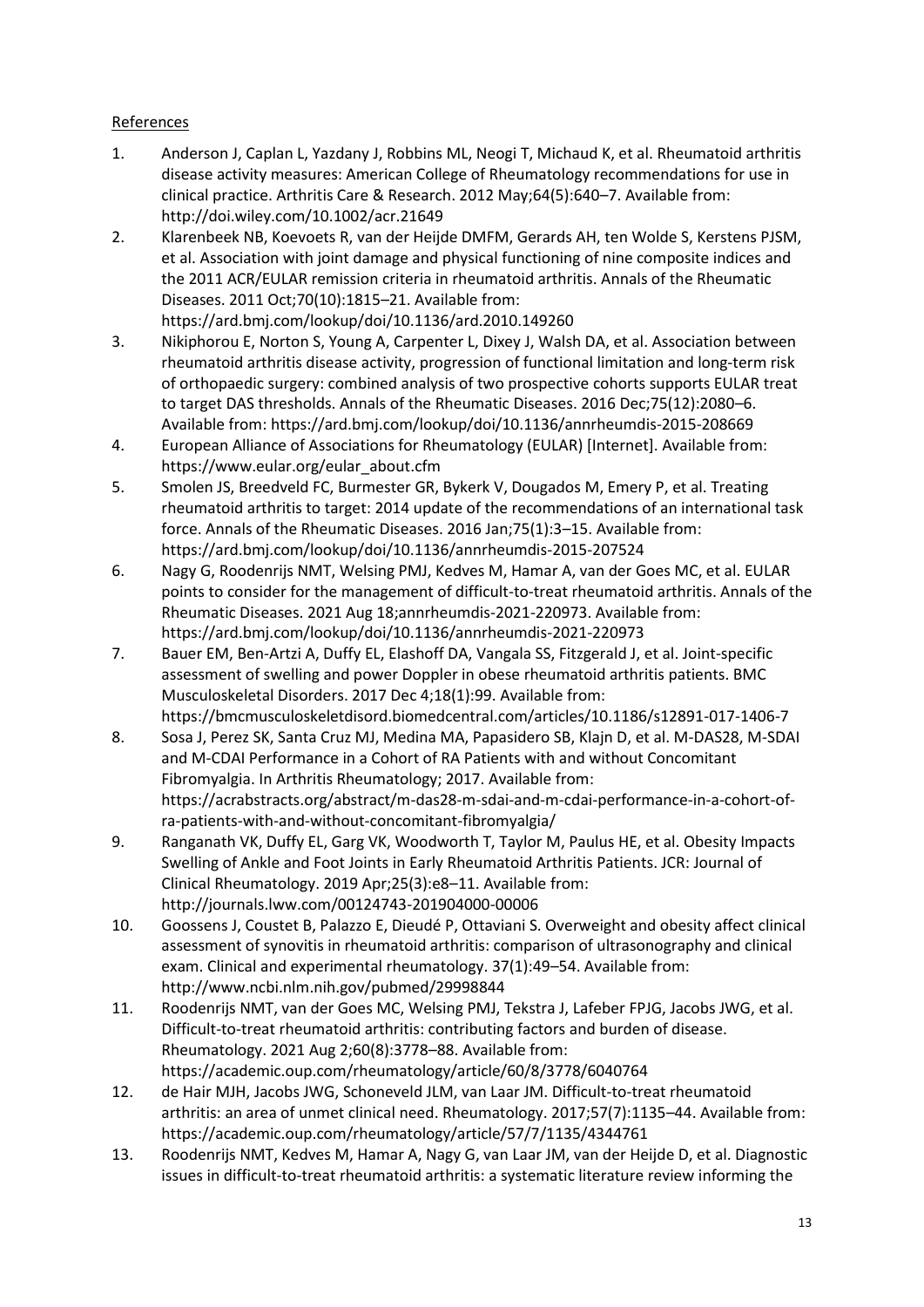EULAR recommendations for the management of difficult-to-treat rheumatoid arthritis. RMD Open. 2021 Jan 29;7(1):e001511. Available from:

https://rmdopen.bmj.com/lookup/doi/10.1136/rmdopen-2020-001511

- 14. Radner H, Smolen JS, Aletaha D. Impact of comorbidity on physical function in patients with rheumatoid arthritis. Annals of the Rheumatic Diseases. 2010 Mar;69(3):536–41. Available from: https://ard.bmj.com/lookup/doi/10.1136/ard.2009.118430
- 15. Nikiphorou E, Norton S, Young A, Dixey J, Walsh D, Helliwell H, et al. The association of obesity with disease activity, functional ability and quality of life in early rheumatoid arthritis: data from the Early Rheumatoid Arthritis Study/Early Rheumatoid Arthritis Network UK prospective cohorts. Rheumatology. 2018 Jul 1;57(7):1194–202. Available from: https://academic.oup.com/rheumatology/article/57/7/1194/4953791
- 16. Nikiphorou E, Fragoulis GE. Inflammation, obesity and rheumatic disease: common mechanistic links. A narrative review. Therapeutic Advances in Musculoskeletal Disease. 2018 Aug 27;10(8):157–67. Available from:

http://journals.sagepub.com/doi/10.1177/1759720X18783894

- 17. Kłodziński Ł, Wisłowska M. Comorbidities in rheumatic arthritis. Reumatologia/Rheumatology. 2018;56(4):228–33. Available from: https://www.termedia.pl/doi/10.5114/reum.2018.77974
- 18. Norton S, Koduri G, Nikiphorou E, Dixey J, Williams P, Young A. A study of baseline prevalence and cumulative incidence of comorbidity and extra-articular manifestations in RA and their impact on outcome. Rheumatology. 2013 Jan 1;52(1):99–110. Available from: https://academic.oup.com/rheumatology/article-lookup/doi/10.1093/rheumatology/kes262
- 19. Nikiphorou E, Norton S, Carpenter L, Dixey J, Andrew Walsh D, Kiely P, et al. Secular Changes in Clinical Features at Presentation of Rheumatoid Arthritis: Increase in Comorbidity But Improved Inflammatory States. Arthritis Care & Research. 2017 Jan;69(1):21–7. Available from: https://onlinelibrary.wiley.com/doi/10.1002/acr.23014
- 20. Nikiphorou E, Carpenter L, Morris S, MacGregor AJ, Dixey J, Kiely P, et al. Hand and Foot Surgery Rates in Rheumatoid Arthritis Have Declined From 1986 to 2011, but Large-Joint Replacement Rates Remain Unchanged: Results From Two UK Inception Cohorts. Arthritis & Rheumatology. 2014 May;66(5):1081–9. Available from: http://doi.wiley.com/10.1002/art.38344
- 21. England BR, Sayles H, Mikuls TR, Johnson DS, Michaud K. Validation of the Rheumatic Disease Comorbidity Index. Arthritis Care & Research. 2015 May;67(6):865–72. Available from: http://doi.wiley.com/10.1002/acr.22456
- 22. Index of Multiple Deprivation 2004 [Internet]. Intelligence. 2005. p. 1–2. Available from: http://www.communities.gov.uk/communities/research/indicesdeprivation/deprivation10
- 23. van Riel PL. The development of the disease activity score (DAS) and the disease activity score using 28 joint counts (DAS28). Clinical and experimental rheumatology. 2014;32(5):65–72.
- 24. van Gestel AM, Haagsma CJ, van Riel PLCM. Validation of rheumatoid arthritis improvement criteria that include simplified joint counts. Arthritis & Rheumatism. 1998 Oct;41(10):1845– 50. Available from: https://onlinelibrary.wiley.com/doi/10.1002/1529- 0131(199810)41:10%3C1845::AID-ART17%3E3.0.CO;2-K
- 25. Carpenter L, Norton S, Nikiphorou E, Kiely P, Walsh DA, Dixey J, et al. Validation of methods for converting the original Disease Activity Score (DAS) to the DAS28. Rheumatology International. 2018 Dec 27;38(12):2297–305. Available from: http://link.springer.com/10.1007/s00296-018-4184-0
- 26. NRAS. The relevance and importance of DAS28 in your treatment pathway [Internet]. Available from: https://nras.org.uk/resource/the-das28-score/
- 27. Sokka T, Toloza S, Cutolo M, Kautiainen H, Makinen H, Gogus F, et al. Women, men, and rheumatoid arthritis: analyses of disease activity, disease characteristics, and treatments in